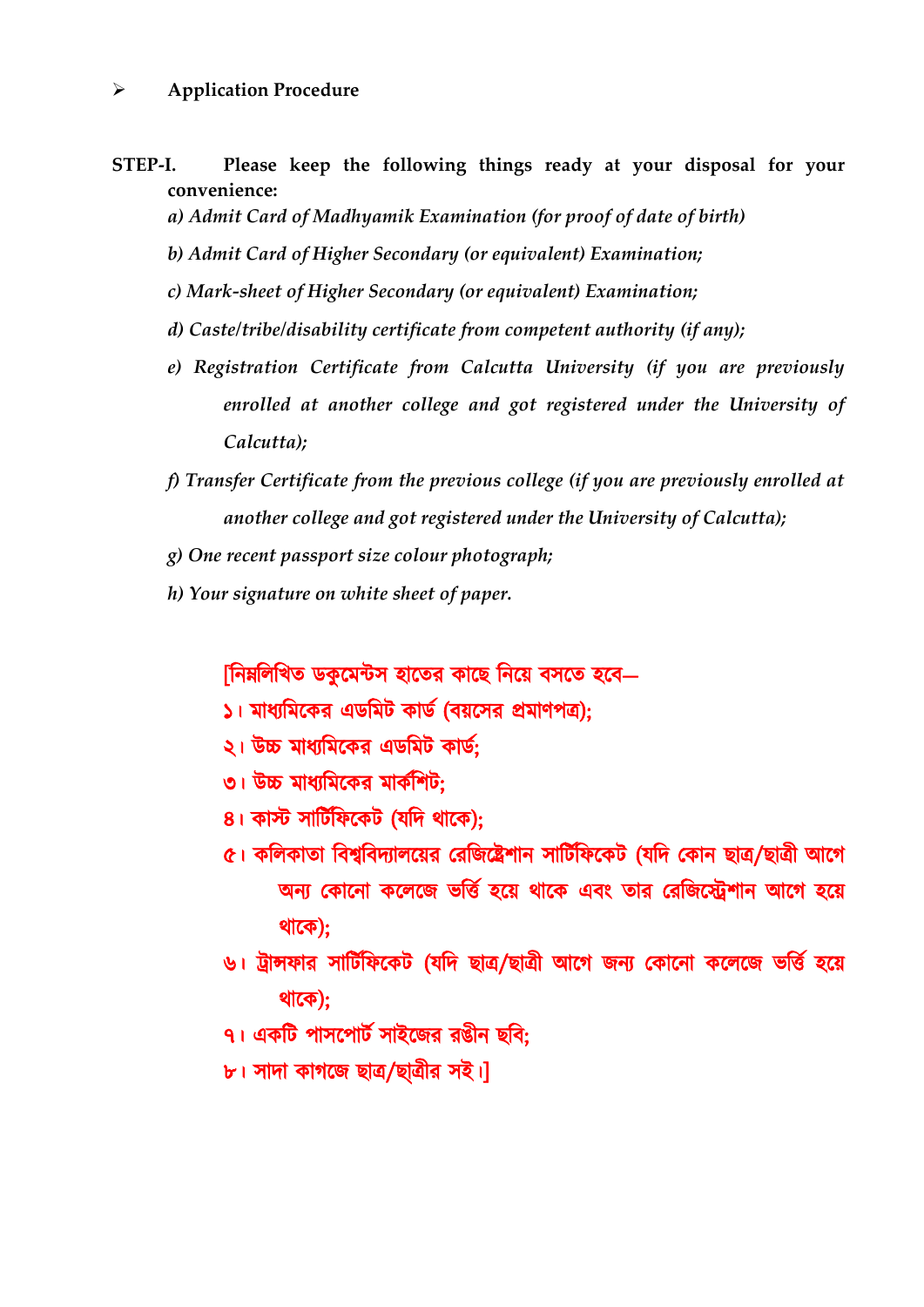**STEP-II. Go to College Website and Click on the Admission Portal. CBCS (Admission for B.A. (Honours & General), Semester-I**

> [কলেজ ওয়েবসাইটে গিয়ে (www.sukantacollege.org)-এডমিশান পোৰ্টালে ক্লিক করতে হবে। CBCS System (Admission for BA (Hons & Gen.) Semester-I ]

**STEP-III. Register at REGISTER NOW. [ Register Now -তে গিয়ে নির্দিষ্ট নিয়মানুযায়ী রেজিস্টার করতে হবে।**]

**STEP-IV. Use the ID and Password to Log-In and fill all the required fields in the form online very carefully.**

> [নির্দিষ্ট আই ডি ও পাসওয়ার্ড ব্যবহার করে নির্দিষ্ট ঘরগুলিতে প্রয়োজনীয় তথ্য দিয়ে ফৰ্ম ফিল-আপ করতে হবেl

**STEP-V. Upload the following documents at respective places:**

- *a) Scanned image of the Admit Card of Madhyamik Examination (for proof of date of birth);*
- *b) Scanned image of the Admit Card of Higher Secondary (or equivalent) Examination;*
- *c) Scanned image of the Mark-sheet of Higher Secondary (or equivalent) Examination;*
- *d) Scanned image of the caste/tribe/disability certificate from competent authority (if any);*
- *e) Scanned image of the Registration certificate from Calcutta University (if you are previously enrolled at another college and got registered under the University of Calcutta);*
- *f) Scanned image of the Transfer Certificate from the previous college (if you are previously enrolled at another college);*
- *f) Scanned image of one recent passport size colour photograph;*
- **g) Scanned image of your** *signature on white sheet of paper***.**

[নির্দেশ অনুসারে প্রয়োজনীয় ডকুমেন্টস আপলোড করতে হবে –

- ১। মাধ্যমিকের এডমিট কার্ড (বয়সের প্রমাণপত্র)—স্ক্যান করা ছবি:
- ২। উচ্চ মাধ্যমিকের এডমিট কার্ড—স্ক্যান করা ছবি:
- ৩। উচ্চ মাধ্যমিকের মার্কশিট—স্ক্যান করা ছবি;